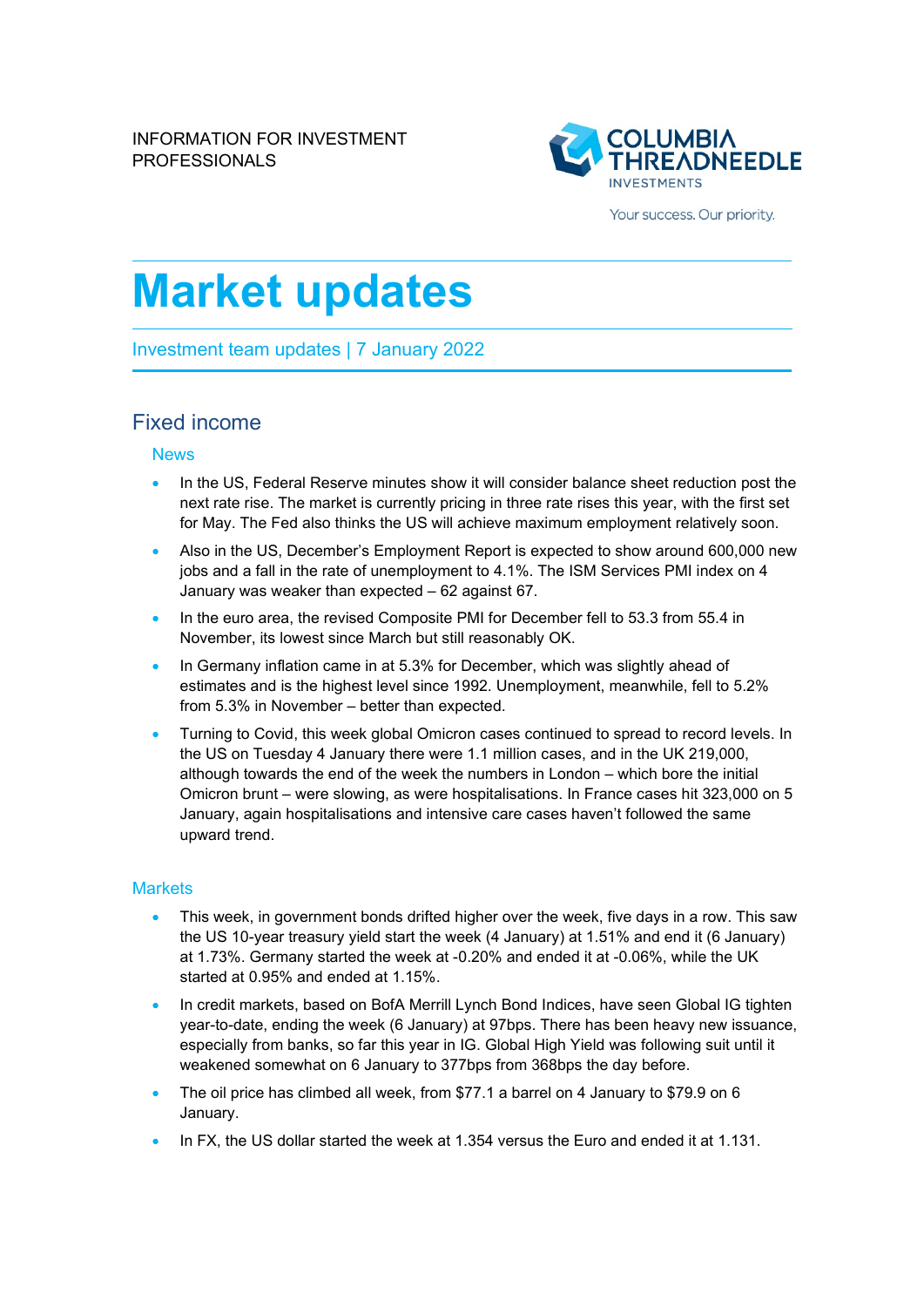## US equities

- US equities were trending slightly higher in the week after Christmas before selling off this week, particularly the highly valued growth names, as the market digested the release of the US Federal Reserve minutes from December. Over the past two weeks, the S&P 500 has made a return of -0.6%, while the tech-heavy Nasdaq has declined 3.3%. Reflecting this picture, value has strongly outperformed growth over the same period by more than five percentage points.
- The US market rounded off 2021 with an impressive total return of nearly 29%, with Q4 contributing 11%, founded on a combination of robust earnings and a broad-based recovery in the economy. This was the third straight year of double-digit gains. Despite the threats the economy has faced, the equity market has continued to ascend to new heights: the S&P 500 made 70 record closes in 2021. Growth and value leadership oscillated throughout the year with growth finishing the year slightly ahead after a better Q4. Value and cyclicals had a much better time in the early part of the year. Given the rapid growth in earnings in 2021, the stock market return did not actually keep pace, which has led to a contraction of the P/E multiple. We go into 2022 with US inflation at a four-decade high, which is a large part of the reason why the Fed has been forced into action relatively soon into the recovery.
- News from the Fed moved the markets this week after it laid out a timetable which could see the first rate rise as early as March. A combination of high inflation and a tight labour market has seen the Fed concede it may have to lift rates sooner and at a faster pace than previously expected. Some Fed members also suggested it may go further and choose to unwind its vast pile of accumulated assets which amounts to nearly \$9 trillion. Since the early days of the pandemic it has been rapidly adding to its balance sheet by buying up bonds and treasuries, so the suggestion it might start to shrink this, having already started to decrease the rate at which it buys assets, was another surprise. The market reaction was a rising 10-year yield which went back above 1.7% and a sharp selloff in equities, especially in the Nasdaq and among tech stocks whose valuations are generally more dependent on future earnings and so more susceptible to higher rates, as the latter mean the former are worth less to investors. The Nasdaq ended Wednesday 5 January down 3.3% for its worst daily sell-off since February 2021.
- Stock news has been light through the Christmas season with tech stocks among the notable fallers, amid a general move towards cyclicals. Software companies in particular have had a tough six-12 months. Salesforce, as one example, is down more than 25% from its one-year high as customers looks to rein in spending for 2022. Adobe has also been caught up in the recent sell-off as, like Salesforce, users may pull back on spending following increased activity in 2021.

# European equities

- Markets started the year on a positive note, but hawkish comments in the Fed's December minutes caused a setback. It remains to be seen whether higher interest rates in the US – likely to be a short- to medium-term phenomenon – will feed across to Europe.
- Focus remains on the virus Omicron is raging, but appears to be less severe in terms of medical impact than previous variants, and the higher infection rate means that some form of herd immunity may be achieved early. Vaccination rates remain variable across countries, and Europe's tough stance is unpopular with some.
- Higher energy prices will continue to affect inflation, and geopolitical tensions are a concern – in particular in Ukraine and Kazakhstan.
- Hard company news is thin on the ground as markets gather momentum in the new year.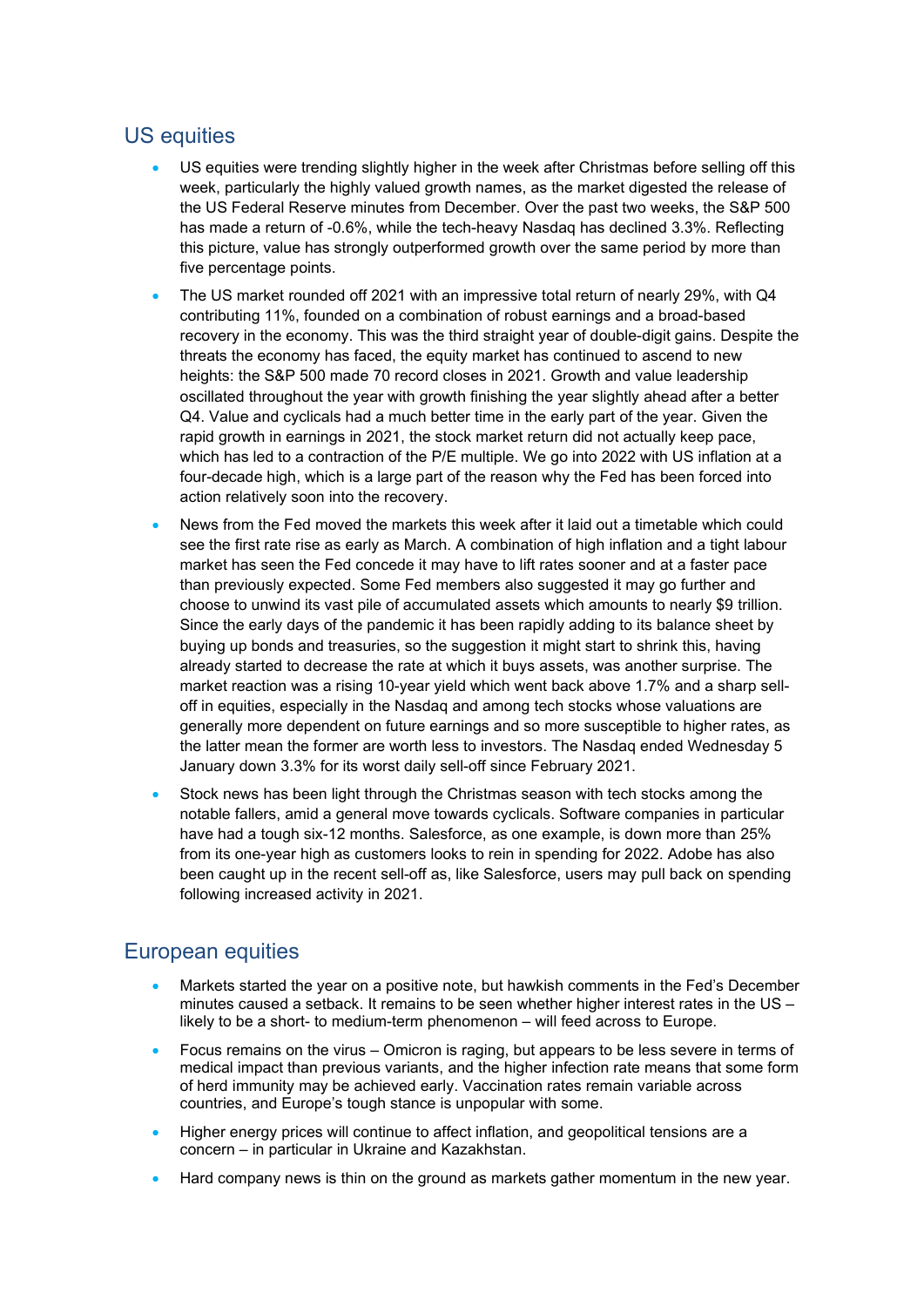### Multi-asset

- Our economic forecasts continue to point to peak growth and inflation in Q1. While our longer-term inflation outlook still suggests the pick-up is transitory due to ongoing structural disinflationary trends such as technology and demographics etc, the sharp price increases in areas where bottlenecks and supply chain disruptions continue warrant careful monitoring. A key indicator will come during the start of the year when base effects reflecting lockdowns move out of inflation prints, and the extent to which increased inflation has become self-sustaining through the labour market without government support will become clearer. In accordance with our transitory view, we don't expect any Fed rate rises delivered in 2022 to mark the beginning of an extended hiking cycle. Over the year we expect growth and inflation to slow towards trend levels and remove the pressure to raise rates. A continuation of historically relatively easy policy and our optimistic earnings growth forecasts should continue to deliver decent, positive returns from risk assets like equities and credit over the next 12-18 months. Indeed, despite prior market concerns around loss of momentum over Q3, the latest set of corporate results demonstrated broad ongoing strength across regions.
- The Bank of England (BoE) remains the core central bank where most rate rises are expected. We have continued to lean against this, driven by a view that the underlying UK economy is less robust than the inflation figures would suggest; we don't expect the BoE base rate to increase beyond 0.5% this year. While more persistent inflation remains a key risk to our dovish rates forecasts, strength in experienced inflation continues to be concentrated in areas where demand rose quickly as economies reopened, and supply has struggled to keep up. We maintain our expectation that these will fade over the coming quarters as supply chains adjust.
- Over the past month, volatility has picked up on the back of the emergence of the Omicron Covid variant. We are currently in a phase marked by an absence of clear and full data. Based on the anecdotal evidence we have, however, the negative take is that it is more contagious and potentially vaccine-evading to some extent, while the positive is that it has the potential to become "natures vaccine", spreading through unvaccinated populations with potentially lower severity and building antibodies across the globe.
- While the pace of the global economic recovery is showing some signs of easing off, and the Omicron variant adds near-term risk as governments reimpose activity restrictions, we believe there is still value to be found in select cyclically sensitive areas. No asset allocation changes were made over the past month.

Note: all data as at 6 January 2022, unless otherwise specified. Source: Bloomberg.